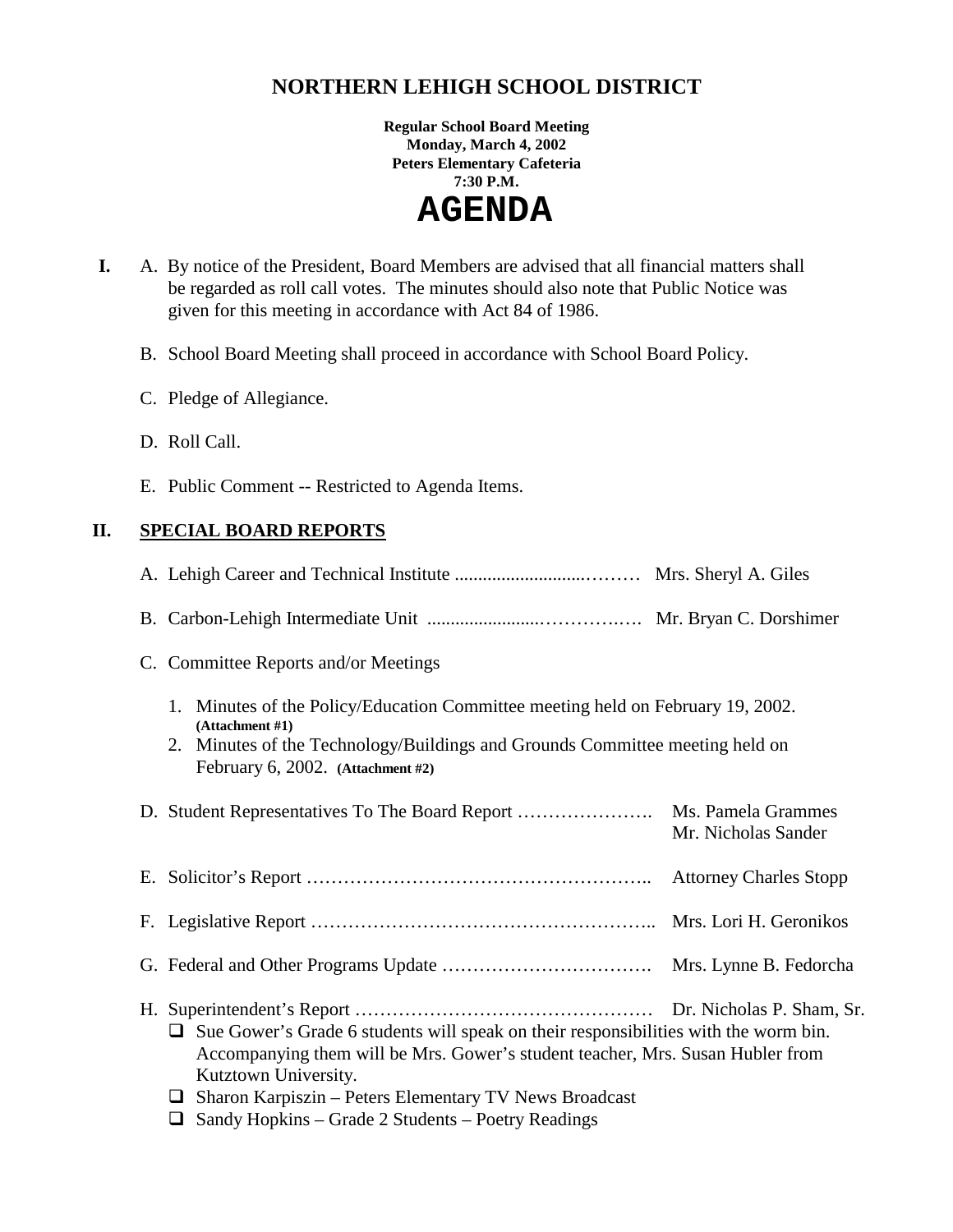- $\Box$  Donna Maruschak iBook Student Demonstration
- $\Box$  Middle School Costs
- I. An Executive Session will be held for personnel issues immediately following the meeting.

### **III. PERSONNEL**

A. Salary Adjustment

Acknowledge the following teacher who has completed the requirements per the Collective Bargaining Agreement that would entitle her to a salary increase for the second half of the 2001-2002 school year:

| Janet McKelvey |           |          |
|----------------|-----------|----------|
| From:          | $3B + 24$ | \$36,000 |
| To:            | 3M        | \$37,600 |

B. Resignation – Non-Instructional

Accept the resignation of Marsha O'Brian, special education aide in the senior high school, effective February 8, 2002.

C. Approve to enter into a three-year agreement between the Northern Lehigh School District and the district's Food Services Director, Mr. Paul Horner, commencing on October 1, 2001 and ending on October 1, 2004. **(Attachment #3)**

# **IV. POLICY**

#### A. Conferences Requiring Board Approval

- 1. Approve the request of Elizabeth Vasquez, Sandra Hopkins, and Janet Hofelich, Peters Elementary teachers, to attend an Otter Creek Institute conference entitled "How to Successfully Teach Math Facts & Strategies to ALL Students" in Allentown in April 1, 2002. Expenses include \$135.00 each for registration for a total of \$405.00 and will be paid for through IDEA funds.
- 2. Approve the request of Dawn Wadsworth, school psychologist, to attend a conference sponsored by Delaware Valley Partners in Healthcare Assoc. and Foundations Behavioral Health in Horsham, PA on April 18, 2002. Expenses include \$75.00 for registration, \$10.00 for meals, \$24.00 for travel for a total cost of \$109.00 and will be paid for through IDEA funds.
- 3. Approve the request of Dawn Wadsworth to attend the  $2<sup>nd</sup>$  Annual Penn Applied Behavior Analysis (ABA) Conference in State College on April 5, 2002. Expenses include \$90.00 for registration, \$45.00 for meals, \$108.00 for travel, \$80.00 for lodging, \$25.00 membership dues for a total cost of \$348.00 and will be paid for through IDEA funds.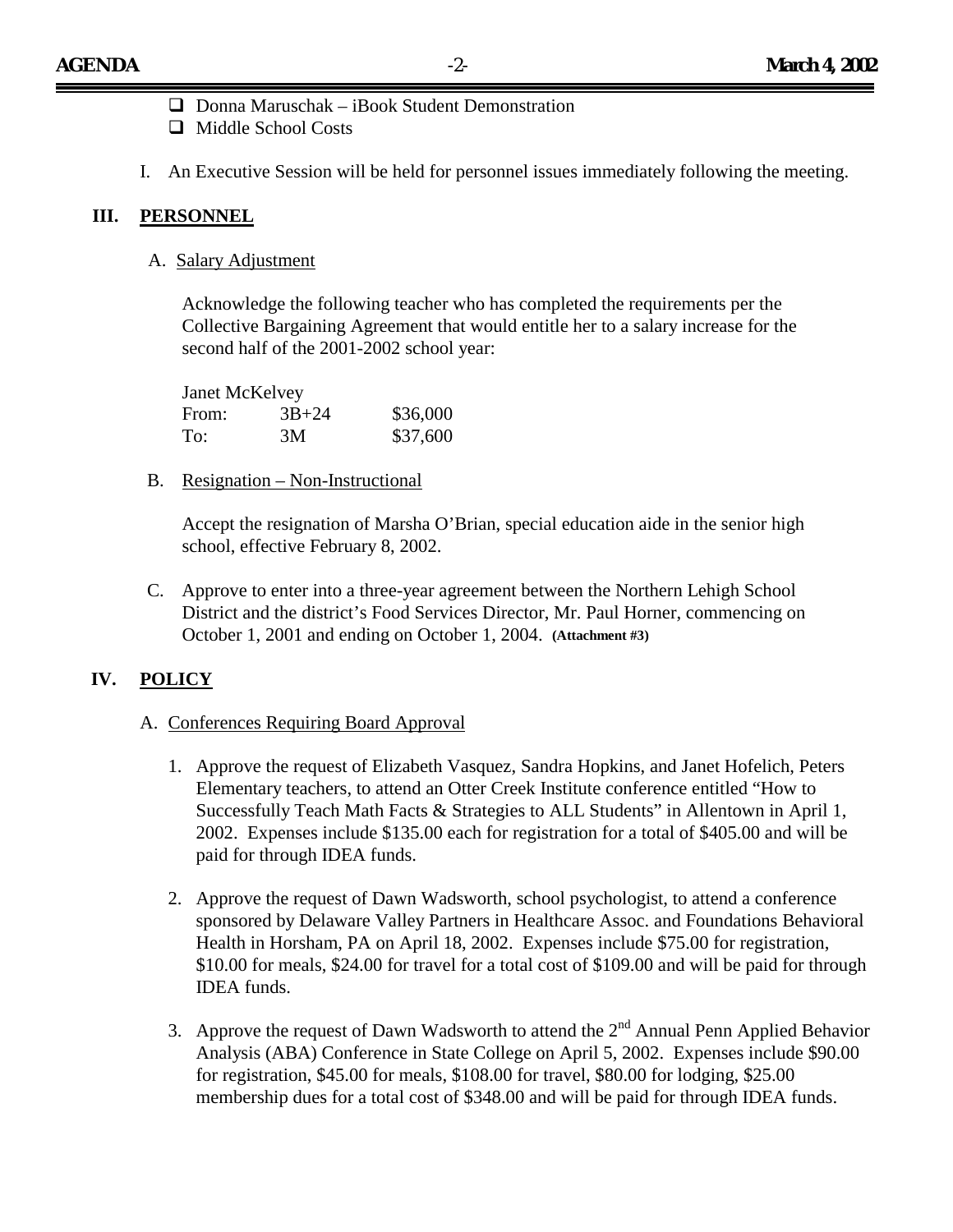- 4. Approve the request of Dawn Wadsworth to attend the Association of School Psychologist 2002 Spring Conference from March 21-23, 2002 in Harrisburg, PA. Approximate expenses include \$260.00 for registration, \$100.00 for meals, \$45.00 for travel, \$180.00 for lodging for a total cost of \$585.00.
- 5. Approve the request of Glenn Rissmiller to attend the  $35<sup>th</sup>$  Annual PA State Athletic Director's Association conference in Hershey, PA on March 20, 21, 22, 2002. Expenses include \$215.00 for registration, \$90.00 for meals, \$28.00 for travel, \$225.00 for lodging for a total cost of \$578.00 plus the cost of a substitute for on day. Expenses for this conference have been included in the 2001-2002 athletic budget.
- 6. Approve the request of Robert Kern, high school Dean of Students, and Chris Iacobelli, Slatington Elementary Principal, to attend a Comprehensive School Violence Prevention Planning conference sponsored by The Pennsylvania Educational Research Association on March 19, 2002 Berks IU 14 in Reading, PA. Expenses include \$70.00 each for registration, \$36.00 each for travel, for a total cost of \$212.00.
- 7. Approve the request of Lynn Haab, Catherine Farole, and Beth Case, middle school special education teachers, to attend a Bureau of Education and Research conference in King of Prussia, PA on March 12, 2002. Expenses include \$175.00 each for registration, \$45.00 for travel, \$3.80 miscellaneous expenses for a total cost of \$573.80 and will be paid for through IDEA funds.
- 8. Approve the request of Ellen Yenser and Sandra Michalik, special education teachers, to attend an Appelbaum Training Institute conference, entitled "How to Handle the Hard-To-Handle Student", in Allentown on March 15, 2002. Expenses include\$145.00 each for registration, \$6.00 for travel for a total cost of \$296.00 and will be paid for through IDEA funds.
- 9. Approve the request of Larry Parry, elementary phys. ed teacher, to attend a one-day seminar in Allentown on April 29, 2002 entitled " The "New" Physical Education". Expenses include \$135.00 for registration, \$7.20 for mileage for a total cost of \$142.20 plus the cost of a substitute teacher and has been approved by the district's Continuing Professional Education Committee.
- 10. Approve the request of Sharon Hunsicker and Kris Ahner, special education teachers in the senior high school, to attend an Institute for Educational Development conference in Allentown on April 29, 2002. Expenses for this conference, entitled "Practical Discipline Strategies: Minimize Classroom Disruptions and Maximize Your Teaching Time" include \$179.00 each for registration, \$15.00 for travel for a total of \$373.00 plus the cost of two substitute teachers and will be paid for through IDEA funds.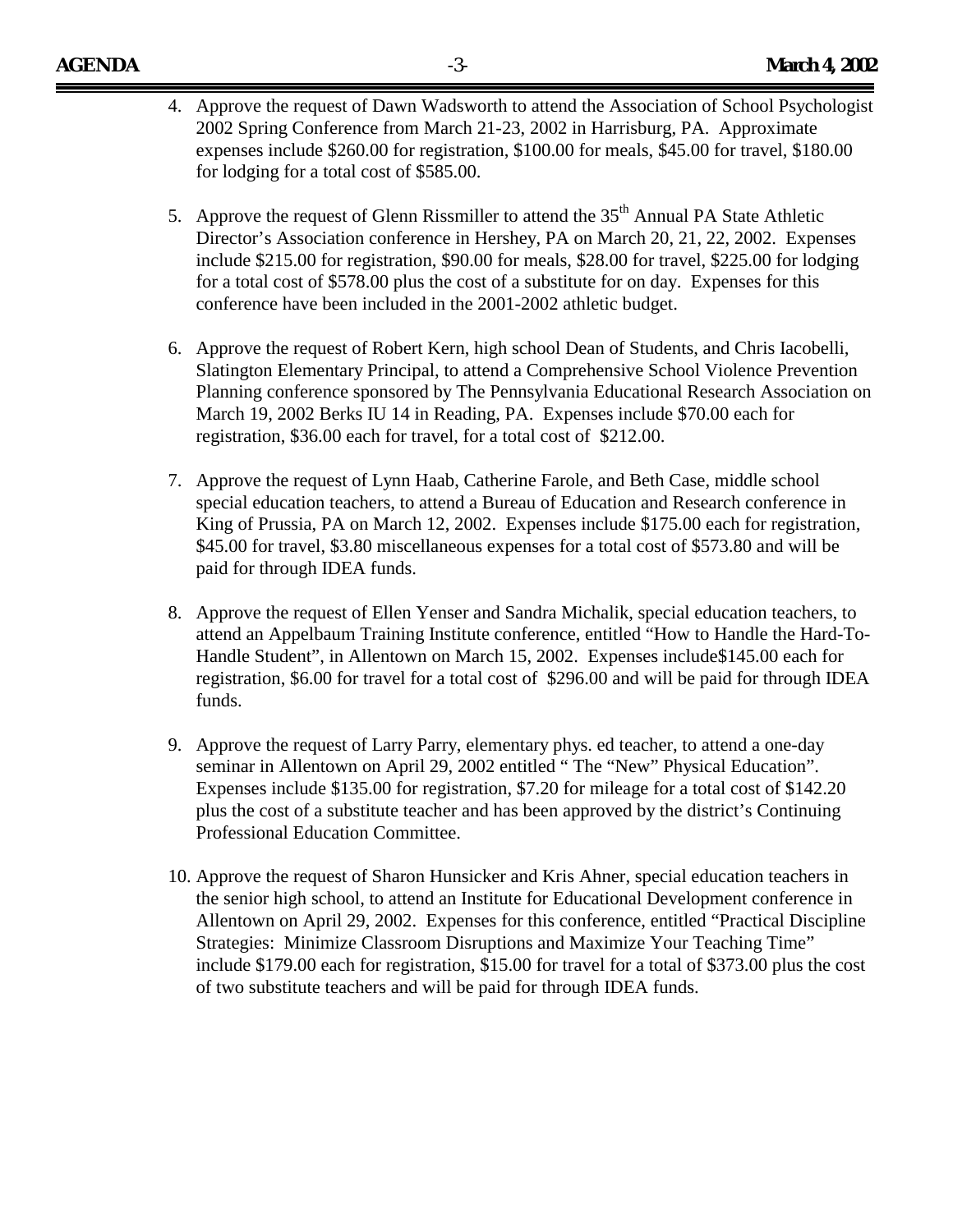11. Approve the request of Paul Leonzi, Ellen Yenser, Nadeen Boykin, Kathy Walter, Rebecca Rhodes, middle school teachers to attend a Lehigh University Middle Level Partnership conference on April 19, 2002 at Lehigh University. Robert Kern, Dean of Students will also be attending the conference as a complimentary registration. Approximate expenses include \$100.00 each for registration, \$28.00 for travel for a total cost of \$528.00 and has been approved by the district's Continuing Professional Education Committee.

### B. Homebound Instruction

Homebound instruction is provided to children of school age who cannot attend. Evaluation is done by a certified physician. Grant homebound instruction to a first grade student, Student No. 13-39500, for five hours per week, effective February 27, 2002 and ending on March 27, 2002.

- C. Approve the Northern Lehigh High School Student Activities Account Fund Statement for the month of January 2002. **(Attachment #4)**
- D. Approve the Northern Lehigh Middle School Student Activities Account Fund Statement for the month of January 2002. **(Attachment #5)**
- E. Board Policies
	- 1. Second Reading

Approve revisions to school board policy #815 -- Acceptable Use of Internet, etc. as presented after second reading to bring this policy in line with requirements of CIPA (Children's Internet Protection Act). **(Attachment #6)** 

# **V. CURRICULUM AND INSTRUCTION**

#### A. Carbon Lehigh Intermediate Unit 2002-2003 Facilities Plan Committee Report

Approve the following Resolution to adopt the 2002-2003 Carbon Lehigh Intermediate Unit Facilities Plan Committee report that was unanimously adopted by the CLIU Facilities Plan Committee on February 6, 2002. **(Attachment #7)**

**RESOLVED:** It is recommended that the Northern Lehigh School District Board of Directors approve the 2002-2003 Facilities Plan Committee Report as unanimously adopted by the CLIU Facilities Plan Committee on February 6, 2002. In addition, the Board reaffirms its commitment to the original construct of the Facilities Planning, approved November 1, 1989, which consists of a series of prioritized inquiries to be considered in determining the future location of the CLIU and school district special education classes.

# **VI. OLD BUSINESS**

# **VII. NEW BUSINESS**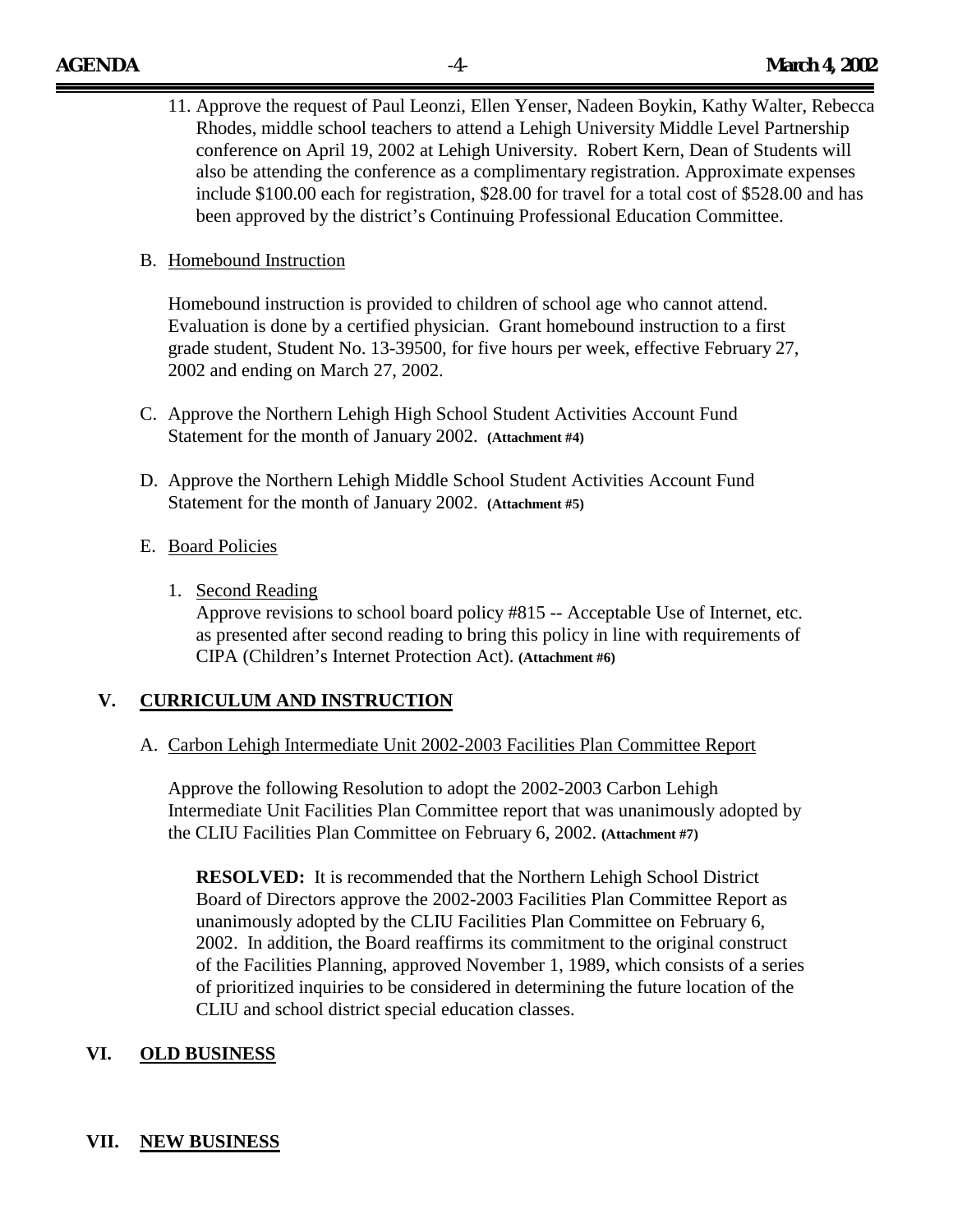A. Approve to appoint a Lehigh Carbon Community College trustee to represent the Northern Lehigh School District for a new term to begin July 1, 2002 and continue through June 30, 2008.

### **VIII. FINANCIAL**

- A. Consider abatement of per capita taxes for the residents that fall within the guidelines as presented in **attachment #8.**
- B. Approve payment of bills from the Construction Account, as presented in **attachment #9**.
- C. Approve payment of bills from the Extended Construction Account, as presented in **attachment #10.**
- D. Approve the Arthurs Lestrange Cash Management Portfolio for the month of January 2002. **(Attachment #11)**
- E. Approve a one-year renewal to our long-distance phone contract with XO Communications. The rate decrease is from .08 cents to .065 cents per minute. **(Attachment #12)**
- F. Approve a \$1,044.01 real estate tax refund to Washington Mutual Mortgage for property #J2SW1A517A1033, located a 213 South Canal Street, Walnutport, PA. The tax was paid twice in error due to a stop payment order check being subsequently cashed**. (Attachment #13)**
- G. Approve the following budgetary transfer listed on **attachment #14**.
- H. Distribution of the Lehigh Carbon Community College 2002-03 Capital & Operating Budget.

#### **IX. LEGAL**

#### **X. CORRESPONDENCE**

#### **XI. INFORMATION**

- A. Minutes of the Carbon Lehigh Intermediate Unit Board of Directors meeting held on January 17, 2002.
- B. Minutes of the Washington Township Board of Supervisors meeting held on January 8, 2002. **(Attachment #15)**
- C. The district has received a donation of a Wurlitzer Organ from the estate of Anna Roberts. The organ has been placed in the music department of the senior high school and is being processed according to School Board Policy #702.
- D. Distribution of the 2001-2002 Northern Lehigh School District Salary Schedule.